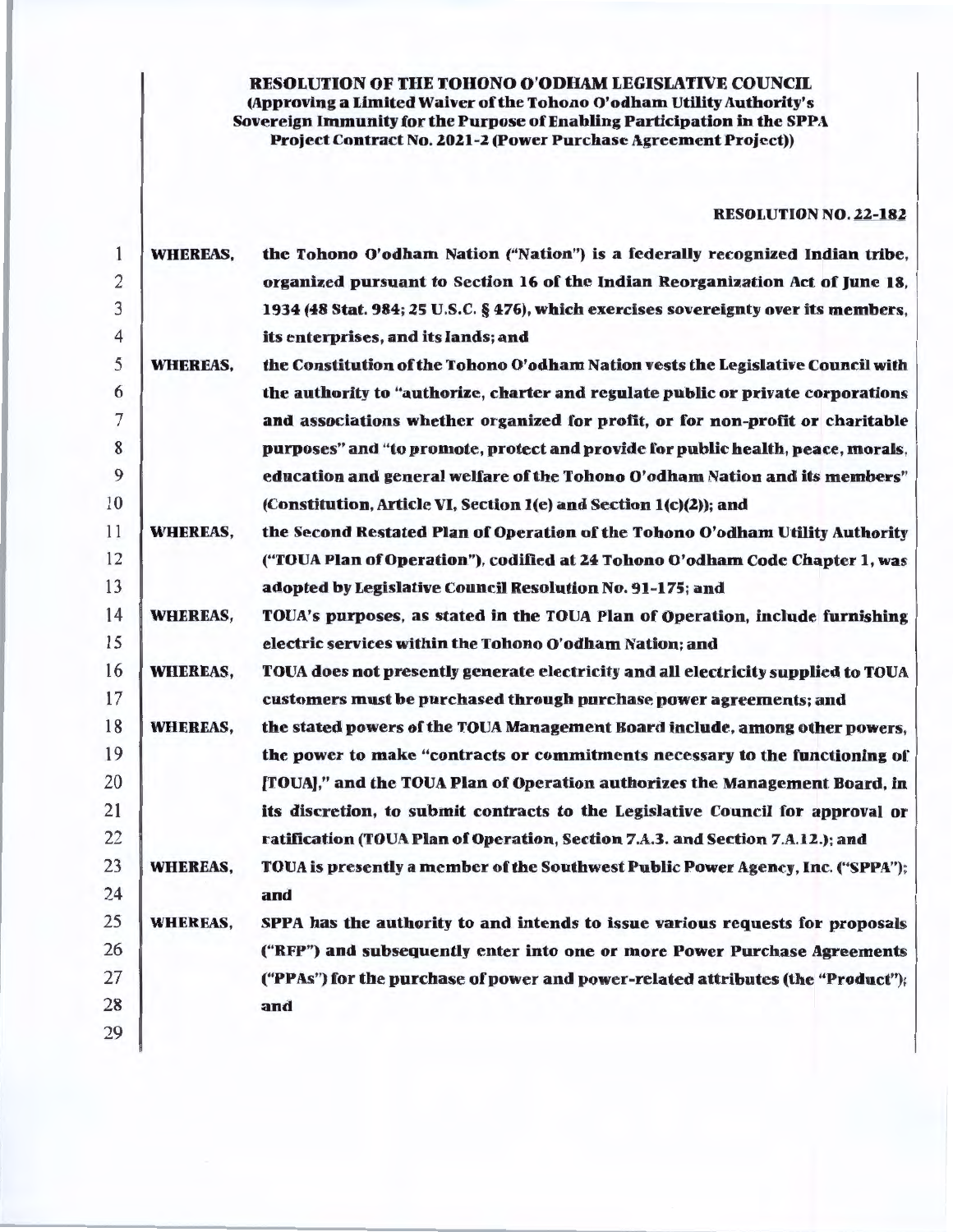RESOLUTION NO. 22-182

(Approving a Limited Waiver of the Tohono O'odham Utility Authority's Sovereign Immunity for the Purpose of Enabling Participation in the SPPA Project Contract No. 2021-2 (Power Purchase Agreement Project)) Page 2 of 4

1 2 3 4 5 6 7 8 9 10 11 12 13 14 15 16 17 18 19 20 21 22 23 WHEREAS, WHEREAS, WHEREAS, WHEREAS, WHEREAS, WHEREAS, WHEREAS, WHEREAS, each SPPA Participant that desires to receive Products under the various PPAs negotiated must agree to pay for its respective share of the project power costs and project administrative costs; and SPPA has proposed the SPPA Project Contract No. 2021-2 (Power Purchase Agreement Project) (the "Project Contract") as the written agreement pursuant to which SPPA participants may receive Products under the various PPAs; and TOUA continues to require energy to supply to its customers, and it is in TOUA's best interest to receive Products under the Project Contract; and the Project Contract contains confidential business information and the parties have agreed to treat the Project Contract as confidential, and the Project Contract has been shared only among the Project Contract parties' respective attorneys and/or discussed in closed meetings where attorneys are present; and the Project Contract requires that ail tribes and tribal parties to the Project Contract agree to irrevocably waive sovereign immunity for the purposes of any action or arbitration (i) arising out of or pertaining to the Project Contract, (ii) enforcing arbitration under the Project Contract, and (iii) enforcing any arbitration award rendered in an arbitration pursuant to the Agreement, as explained in Article 20 of the Agreement; and the Project Contract also includes a mutual indemnification agreement between SPPA and each Project Participant in Article 12 of the Project Contract; and the Nation's sovereign immunity extends to TOUA, a Nation's enterprise, which requires an express waiver by the Legislative Council; and the Legislative Commerce Committee has reviewed the relevant portions of the 24 Project Contract. and recommends that it is in the best interests of the Nation to 25 **approve a limited waiver of TOUA's sovereign immunity so that TOUA may enter** 26 into the Project Contract with the SPPA. 27 NOW, THEREFORE, BE IT RESOLVED that the Tohono O'odham Legislative Council: 28 1. Recognizes, approves, and will maintain the confidential nature of the 29 Project Contract; and 30 2. Approves a limited waiver of sovereign immunity of the TOUA in favor of 31 Southwest Public Power Agency, Inc., so that TOUA may enter into the SPPA 32 Project Contract No. 2021-2 (Power Purchase Agreement Project) between 33 Southwest Public Power Agency, Inc. and certain named Project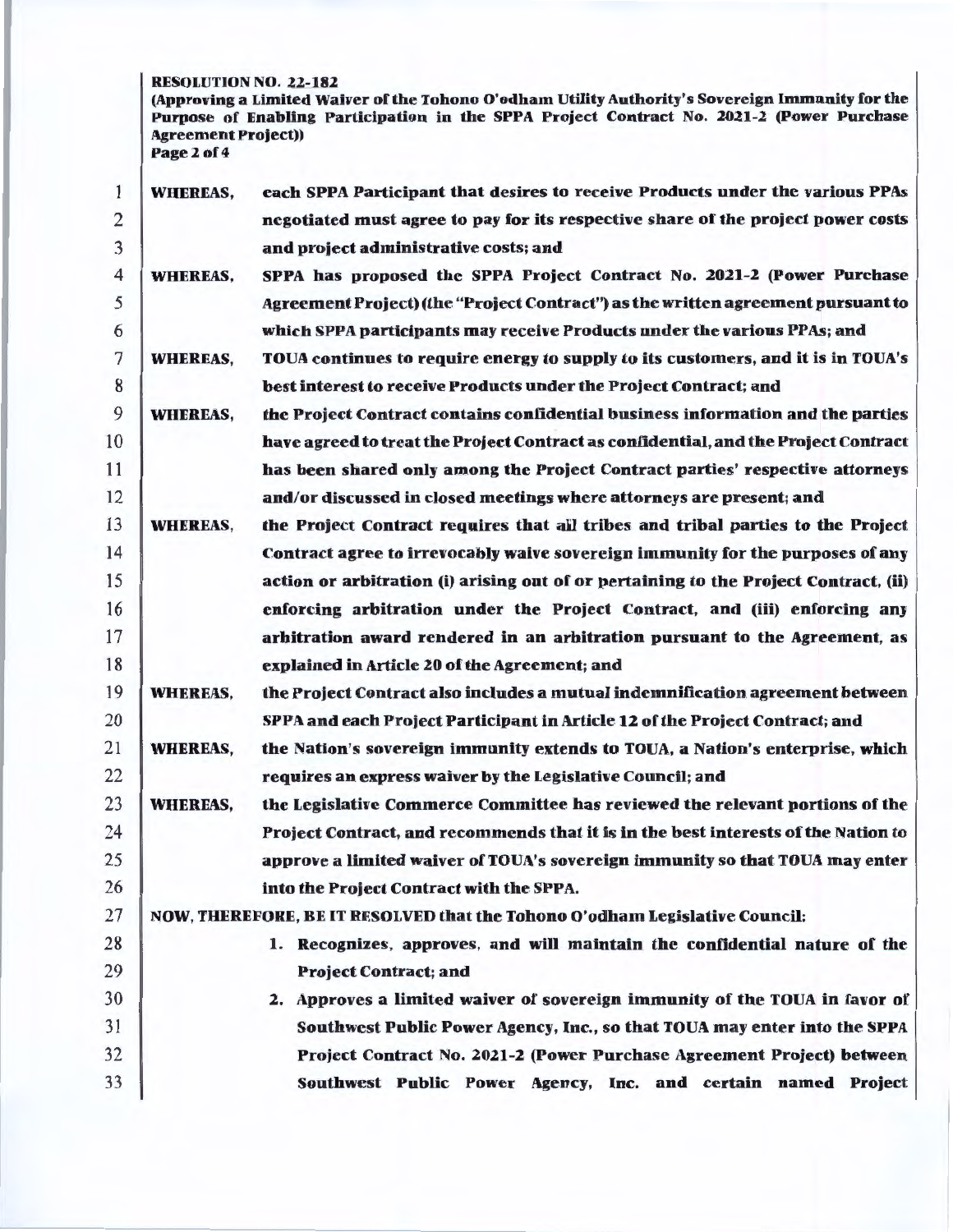#### RESOLUTION NO. 22-182

(Approving a Limited Waiver of the Tohono O'odham Utility Authority's Sovereign Immunity for the Purpose of Enabling Participation in the SPPA Project Contract No. 2021-2 (Power Purchase Agreement Project)) Page 3 of 4

1 Participants, and such limited waiver must be consistent and in accordance 2 with, and subject to the limitations of, the provisions of the Project Contract, 3 provided that nothing in this resolution shall be construed as a waiver of the 4 Nation's sovereign immunity. 5 The foregoing Resolution was passed by the Tohono O'odham Legislative Council on the  $13^{th}$ <br>6 day of MAY. 2022 at a meeting at which a quorum was present with a vote of 2.661.50 FOR: -0- $\begin{array}{c|c|c|c|c} \hline \text{day of MAX, 2022 at a meeting at which a quorum was present with a vote of 2,661.50 FOR; -0-} \ \text{AGAINST: 556.51031 NOT VOTING: and 1041 ABSENT. pursuit to the powers used in the Council.} \end{array}$ The AGAINST; 556.5[03] NOT VOTING; and [04] ABSENT, pursuant to the powers vested in the Council<br>8 by. Article VI. Section 1(e) and 1(c)(2) of the Constitution of the Tohono O'odham Nation, adopted  $8$  by, Article VI, Section 1(e) and 1(c)(2) of the Constitution of the Tohono O'odham Nation, adopted<br>by the Tohono O'odham Nation on January 18, 1986; and annroyed by the Acting Deputy  $\begin{array}{c|c} 9 & \text{by the Tohono O'odham Nation on January 18, 1986; and approved by the Acting Deputy  
10 Assistant Secretary - Indian Affairs (Operations) on March 6, 1986, pursuit to Section 16 of the$ 10 Assistant Secretary - Indian Affairs (Operations) on March 6, 1986, pursuant to Section 16 of the<br>11 Act of June 18, 1934 (48 Stat.984). Act of June 18, 1934 (48 Stat.984).  $\frac{12}{13}$ TOHONO O'ODHAM LEGISLATIVE COUNCIL 14 15 16 17 , Legislative Chairman nothy Joaq 18 19 2022 20 21 22 **ATTI** 23  $\frac{24}{25}$ 25 Evonne Wilson, Legislative Secretary  $\frac{27}{28}$  S day of  $\frac{1}{4}$ //44 .2022 29 Said Resolution was submitted for approval to the office of the Chairman of the Tohono O'odham Nation on the  $\frac{1}{1-\alpha}$  day of , 2022 at  $\frac{1}{1-\alpha}$  (0'clock,  $\frac{1}{1-\alpha}$  .m.,  $\frac{31}{32}$  pursuant to the provisions of Section 5 of Article VII of the Constitution and will become  $\frac{32}{32}$  $\frac{32}{13}$  effective upon his approval or upon his failure to either approve or disapprove it within 48 hours of submittal. hours of submittal. TOHONO O'ОDHAM LEGISLATIVE COUNCIL  $37 \frac{1}{1000}$  $\frac{3}{38}$  (3)  $\frac{1}{2}$ 39 version of the chairman of the chairman (Timothy Joaquin, Legislative Chairman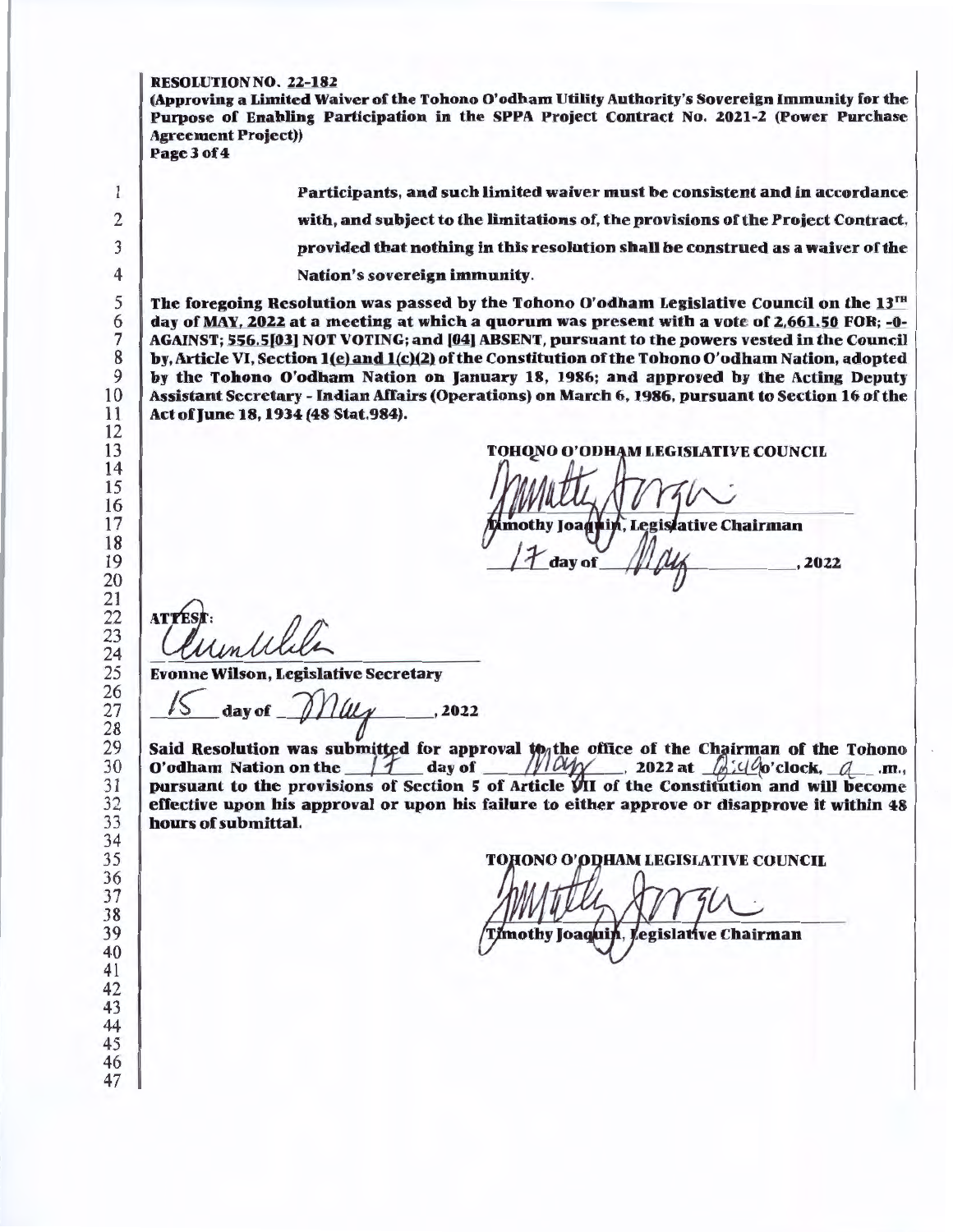| <b>Agreement Project))</b><br>Page 4 of 4<br>$[V]$ APPROVED | 2022                                                                                |
|-------------------------------------------------------------|-------------------------------------------------------------------------------------|
| [ ] DISAPPROVED                                             | on the 17th day of May<br><b>NED NORRIS, JR., CHAIRMAN</b><br>TOHONO O'ODHAM NATION |
|                                                             | Returned to the Legislative Secretary on the 11 day of                              |
|                                                             | . 2022, at $3.47$ o'clock, $\rho$ .m.                                               |
| <b>Evonne Wilson, Legislative Secretary</b>                 |                                                                                     |
|                                                             |                                                                                     |
|                                                             |                                                                                     |
|                                                             |                                                                                     |
|                                                             |                                                                                     |
|                                                             |                                                                                     |
|                                                             |                                                                                     |
|                                                             |                                                                                     |
|                                                             |                                                                                     |
|                                                             |                                                                                     |
|                                                             |                                                                                     |
|                                                             |                                                                                     |